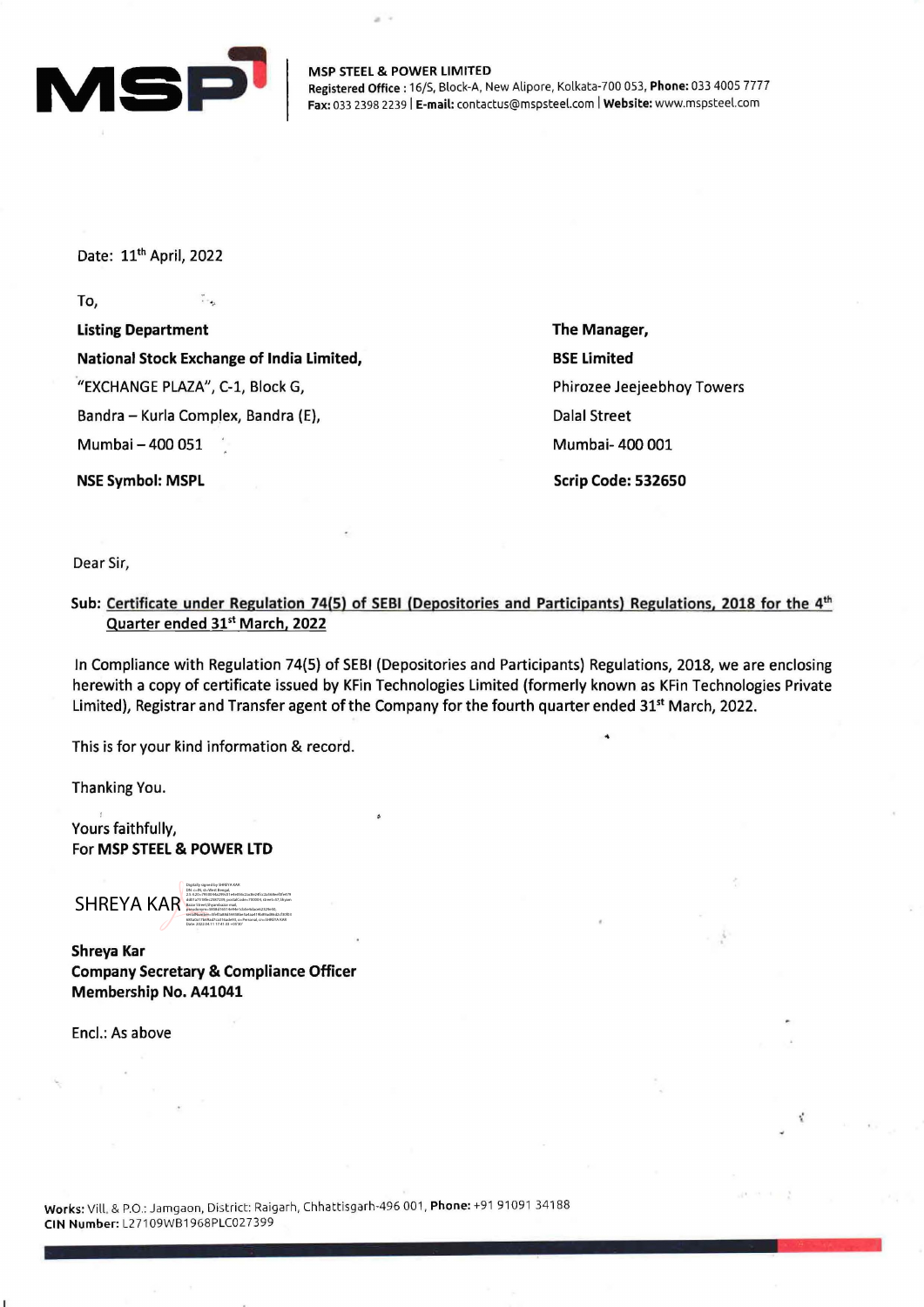

**KFIN/MRVS/NSDL/74(5) E/1 Date: 06/04/2022**

**NATIONAL SECURITIES DEPOSITORY LIMITED TRADE WORLD 4TH FLOOR KAMALA MILLS COMPOUND SENAPATI BAPAT MARG LOWER PAREL MUMBAI - 400 013**

**Dear Sir(s), Sub: Certificate under Regulation 74(5) for the quarter ended March 31, 2022**

**We as Registrars, Share Transfer and Depository Services agents of the MSP STEEL & POWER LIMITED, certify that the details of securities dematerialized/rematerialized during the aforesaid period, as required under Regulation 74(5) of SEBI (Depositories and participants) Regulations 2018 have been furnished to all the Stock Exchanges where the shares of the company are listed.** 

**Thanking you,**

**Yours faithfully, For KFIN TECHNOLOGIES LIMITED**

 $K.$  Kg

**Raj Kumar Kale Asst. Vice President**

**CC TO:**

**THE COMPANY SECRETARY MSP STEEL & POWER LIMITED 16/S, BLOCK - A, NEW ALIPORE, KOLKATA 700079**

> **KFin Technologies Limited O** (Formerly known as KFin Technologies Private Limited) Registered & Corporate Office: Selenium, Tower B, Plot No- 31 & 32, Financial District, Nanakramguda, Serilingampally Hyderabad Rangareddi, Telangana - 500032, India CIN: U72400TG2017PLC117649